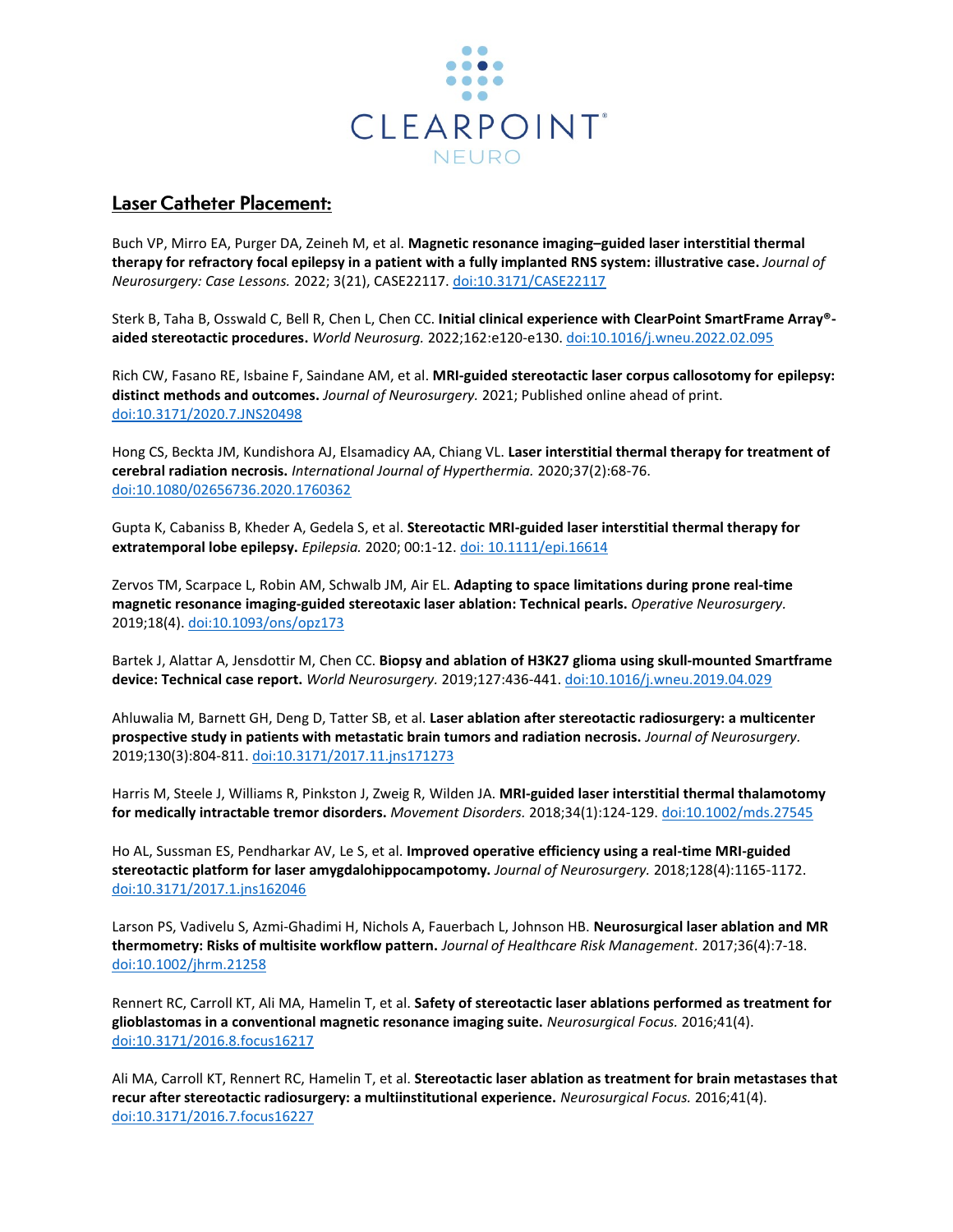Torcuator RG, Hulou MM, Chavakula V, Jolesz FA, Golby AJ. **Intraoperative real-time MRI-guided stereotactic biopsy followed by laser thermal ablation for progressive brain metastases after radiosurgery.** *Journal of Clinical Neuroscience.* 2016;24:68-73. [doi:10.1016/j.jocn.2015.09.008](https://www.jocn-journal.com/article/S0967-5868(15)00483-X/fulltext)

Mccracken DJ, Willie JT, Fernald BA, Saindane AM, et al. **Magnetic resonance thermometry-guided stereotactic laser ablation of cavernous malformations in drug-resistant epilepsy: Imaging and clinical results.** *Operative Neurosurgery.* 2015;12(1):39-48. [doi:10.1227/neu.0000000000001033](https://academic.oup.com/ons/article-abstract/12/1/39/2556105?redirectedFrom=fulltext)

Gross RE, Willie JT, Drane DL. **The role of stereotactic laser Amygdalohippocampotomy in Mesial temporal lobe epilepsy.** *Neurosurgery Clinics of North America.* 2016;27(1):37-50. [doi:10.1016/j.nec.2015.08.004](https://www.sciencedirect.com/science/article/pii/S1042368015000893?via%3Dihub)

Gross RE, Willie JT. **Response to journal club: Real-time magnetic resonance-guided stereotactic laser Amygdalohippocampotomy for Mesial Temporal Lobe Epilepsy.** *Neurosurgery.* 2015;77(3). [doi:10.1227/neu.0000000000000876](https://academic.oup.com/neurosurgery/article-abstract/77/3/E502/2452222?redirectedFrom=fulltext)

Drane DL, Loring DW, Voets NL, Price M, et al. **Better object recognition and naming outcome with MRI-guided stereotactic laser amygdalohippocampotomy for temporal lobe epilepsy.** *Epilepsia.* 2014;56(1):101-113. [doi:10.1111/epi.12860](https://onlinelibrary.wiley.com/doi/full/10.1111/epi.12860)

Willie JT, Tung JK, Gross RE. **Chapter 16: MRI-guided stereotactic laser ablation.** *Image-Guided Neurosurgery.* 2015:375-403. [doi:10.1016/b978-0-12-800870-6.00016-9](https://www.sciencedirect.com/science/article/pii/B9780128008706000169?via%3Dihub)

Willie JT, Laxpati NG, Drane DL, Gowda A, et al. **Real-time magnetic resonance-guided stereotactic laser Amygdalohippocampotomy for Mesial Temporal Lobe Epilepsy.** *Neurosurgery.* 2014;74(6):569-585. [doi:10.1227/neu.0000000000000343](https://academic.oup.com/neurosurgery/article/74/6/569/2557365)

## **DBS Lead Placement:**

Ball TJ, John KD, Donovan AM, Neimat JS. **Deep brain stimulation lead implantation using a customized rapidly manufactured stereotactic fixture with submillimetric Euclidean accuracy.** *Stereotactic & Functional Neurosurgery.* 2020;98:248-255. [doi:10.1159/000506959](https://www.karger.com/Article/Abstract/506959)

Burdette DE, Haykal MA, Jarosiewicz B, Fabris RR, et al. **Brain-responsive corticothalamic stimulation in the centromedian nucleus for the treatment of regional neocortical epilepsy.** *Epilepsy & Behavior.* 2020;112. [doi:10.1016/j.yebeh.2020.107354](https://www.epilepsybehavior.com/article/S1525-5050(20)30533-3/fulltext#secst0005)

Gummadavelli A, Zaveri HP, Spencer DD, Gerrard JL. **Expanding brain–computer interfaces for controlling epilepsy networks: Novel thalamic responsive neurostimulation in refractory epilepsy.** *Frontiers in Neuroscience.* 2018;12:474. [doi:10.3389/fnins.2018.00474](https://www.frontiersin.org/articles/10.3389/fnins.2018.00474/full)

Martin AJ, Larson PS, Ziman N, Levesque N, et al. **Deep brain stimulator implantation in a diagnostic MRI suite: infection history over a 10-year period.** *Journal of Neurosurgery.* 2017;126(1):108-113. [doi:10.3171/2015.7.jns15750](https://thejns.org/view/journals/j-neurosurg/126/1/article-p108.xml)

Lahue SC, Ostrem JL, Galifianakis NB, Luciano MS, et al. **Parkinson's disease patient preference and experience with various methods of DBS lead placement.** *Parkinsonism & Related Disorders.* 2017;41:25-30. [doi:10.1016/j.parkreldis.2017.04.010](https://www.prd-journal.com/article/S1353-8020(17)30141-4/fulltext)



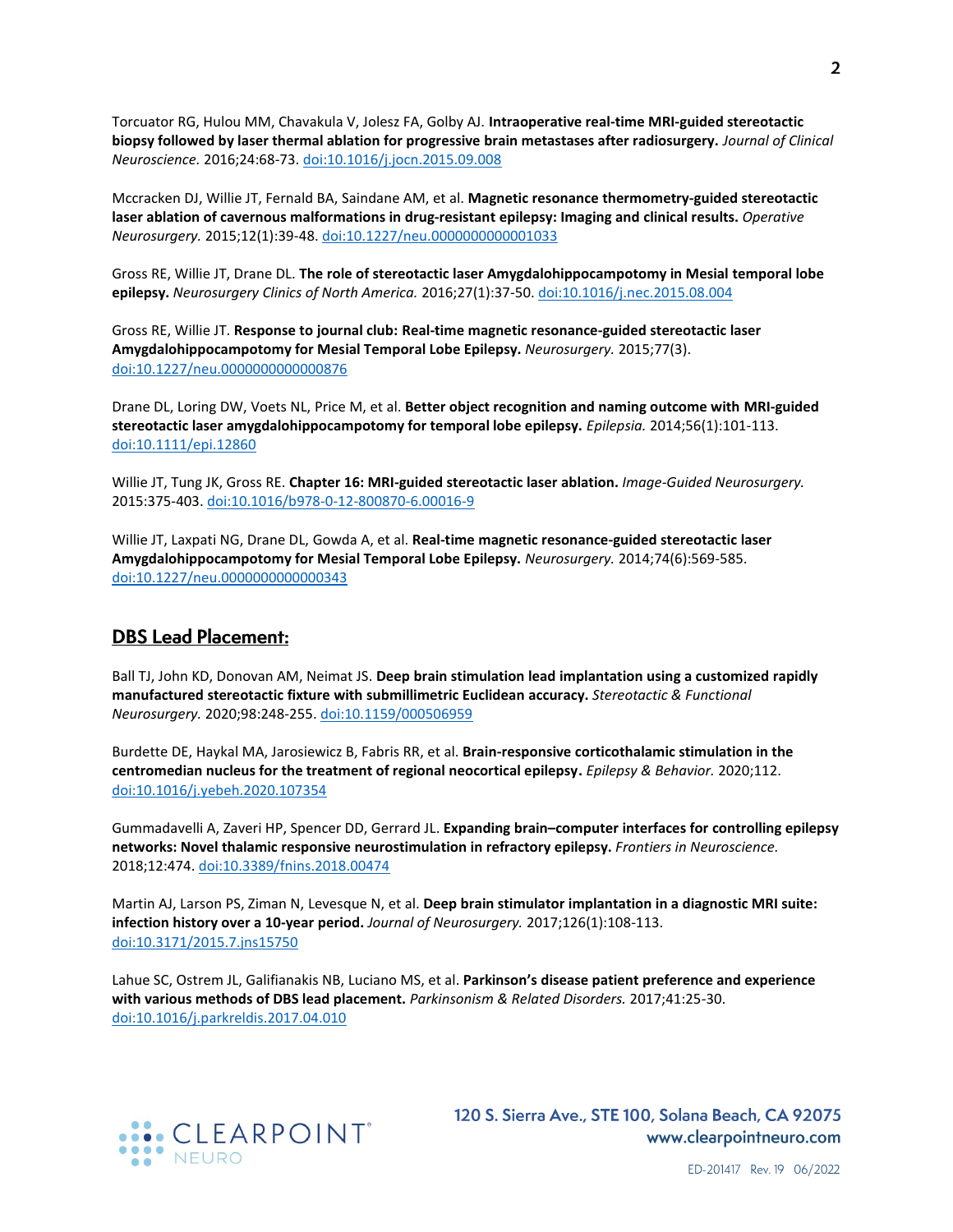Sidiropoulos C, Rammo R, Merker B, Mahajan A, et al. **Intraoperative MRI for deep brain stimulation lead placement in Parkinson's disease: 1 year motor and neuropsychological outcomes.** *Journal of Neurology.* 2016;263(6):1226-1231[. doi:10.1007/s00415-016-8125-0](https://link.springer.com/article/10.1007%2Fs00415-016-8125-0)

Chansakul T, Chen PN, Lee TC, Tierney T. **Interventional MR imaging for deep brain stimulation electrode placement.** *Radiology.* 2016;281(3):940-946. [doi:10.1148/radiol.2015151136](https://pubs.rsna.org/doi/10.1148/radiol.2015151136)

Rolston JD, Englot DJ, Starr PA, Larson PS. **An unexpectedly high rate of revisions and removals in deep brain stimulation surgery: Analysis of multiple databases.** *Parkinsonism & Related Disorders.* 2016;33:72-77. [doi:10.1016/j.parkreldis.2016.09.014](https://www.prd-journal.com/article/S1353-8020(16)30339-X/fulltext)

Azmi H, Gupta F, Vukic M, Kreitner J, et al. **Interventional magnetic resonance imaging-guided subthalamic nucleus deep brain stimulation for Parkinson′s disease: Patient selection.** *Surgical Neurology International.*  2016;7(20):557. [doi:10.4103/2152-7806.187537](https://surgicalneurologyint.com/surgicalint-articles/interventional-magnetic-resonance-imaging-guided-subthalamic-nucleus-deep-brain-stimulation-for-parkinsons-disease-patient-selection/)

Southwell DG, Narvid JA, Martin AJ, Qasim SE, Starr PA, Larson PS. **Comparison of deep brain stimulation lead targeting accuracy and procedure duration between 1.5- and 3-Tesla interventional magnetic resonance imaging systems: An initial 12-month experience.** *Stereotactic and Functional Neurosurgery.* 2016;94(2):102-107. [doi:10.1159/000443407](https://www.karger.com/Article/Abstract/443407)

Ostrem JL, Ziman N, Galifianakis NB, Starr PA, et al. **Clinical outcomes using ClearPoint interventional MRI for deep brain stimulation lead placement in Parkinson's disease.** *Journal of Neurosurgery.* 2016;124(4):908-916. [doi:10.3171/2015.4.jns15173](https://thejns.org/view/journals/j-neurosurg/124/4/article-p908.xml)

Larson PS, et al. (2016). **Interventional MRI-Guided DBS: A Practical Atlas**. This book is available for download with iBooks on your Mac or iOS device[: https://books.apple.com/us/book/interventional-mri-guided-dbs/id554568402](https://books.apple.com/us/book/interventional-mri-guided-dbs/id554568402)

Sidiropoulos C, Mubita L, Krstevska S, Schwalb JM. **Successful Vim targeting for mixed essential and parkinsonian tremor using intraoperative MRI.** *Journal of the Neurological Sciences.* 2015;358(1-2):488-489. [doi:10.1016/j.jns.2015.08.1553](https://www.jns-journal.com/article/S0022-510X(15)02049-3/fulltext)

Chabardes S, Isnard S, Castrioto A, Oddoux M, et al. **Surgical implantation of STN-DBS leads using intraoperative MRI guidance: technique, accuracy, and clinical benefit at 1-year follow-up.** *Acta Neurochirurgica.* 2015;157(4):729-737. [doi:10.1007/s00701-015-2361-4](https://link.springer.com/article/10.1007%2Fs00701-015-2361-4)

Ivan ME, Yarlagadda J, Saxena AP, Martin AJ, et al. **Brain shifts during burr hole–based procedures using interventional MRI.** *Journal of Neurosurgery.* 2014;121(1):149-160[. doi:10.3171/2014.3.jns121312](https://thejns.org/view/journals/j-neurosurg/121/1/article-p149.xml)

Starr PA, Markun LC, Larson PS, Volz MM, Martin AJ, Ostrem JL. **Interventional MRI–guided deep brain stimulation in pediatric dystonia: first experience with the ClearPoint system.** *Journal of Neurosurgery: Pediatrics.* 2014;14(4):400-408. doi[:10.3171/2014.6.peds13605](https://thejns.org/pediatrics/view/journals/j-neurosurg-pediatr/14/4/article-p400.xml)

Vega RA, Holloway KL, Larson PS. **Image-guided deep brain stimulation.** *Neurosurgery Clinics of North America.*  2014;25(1):159-172. [doi:10.1016/j.nec.2013.08.008](https://www.sciencedirect.com/science/article/pii/S1042368013000843?via%3Dihub)

Sillay KA, Rusy D, Buyan-Dent L, Ninman NL, Vigen KK. **Wide-bore 1.5T MRI-guided deep brain stimulation surgery: initial experience and technique comparison.** *Clinical Neurology and Neurosurgery.* 2014;127:79-85. [doi:10.1016/j.clineuro.2014.09.017](https://www.sciencedirect.com/science/article/abs/pii/S0303846714003795?via%3Dihub)



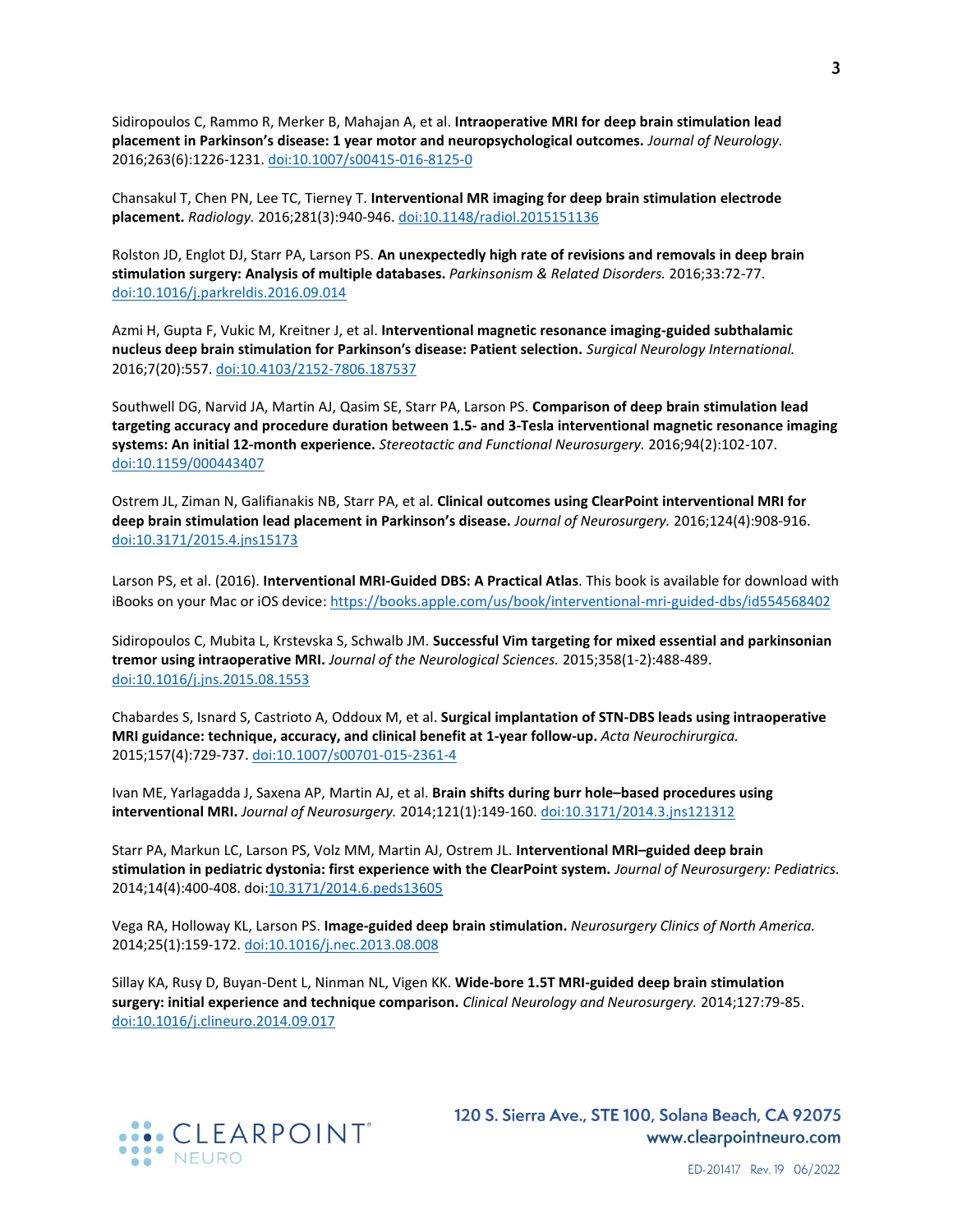Larson PS, Starr PA, Ostrem JL, Galifianakis N, Palenzuela MSL, Martin A. **Application accuracy of a second generation interventional MRI stereotactic platform.** *Neurosurgery.* 2013;60:187. [doi:10.1227/01.neu.0000432793.68257.ab](https://academic.oup.com/neurosurgery/article-abstract/60/CN_suppl_1/187/2595596?redirectedFrom=fulltext)

Ostrem J, Galafianakis N, Markum L, Grace JK, et al. **Clinical outcomes of PD patients having bilateral STN DBS using high-field interventional MR-imaging for lead placement.** *Clinical Neurology and Neurosurgery.*  2013;115(6):708-712. [doi:10.1016/j.clineuro.2012.08.019](https://www.sciencedirect.com/science/article/abs/pii/S0303846712004441?via%3Dihub)

Larson PS, Starr PA, Bates G, Tansey L, et al. **An optimized system for interventional magnetic resonance imagingguided stereotactic surgery: preliminary evaluation of targeting accuracy.** *Neurosurgery.* 2012 Mar;70(1 Suppl Operative):95-103; discussion 103. [doi: 10.1227/NEU.0b013e31822f4a91](https://academic.oup.com/ons/article/70/suppl_1/ons95/2408667)

## **Biopsy:**

Taha BR, Osswald CR, Rabon M, Garcia CS, et al. **Learning Curve Associated with ClearPoint Neuronavigation System: A Case Series.** *World Neurosurgery: X.* 2022;13: 100115. [doi:10.1016/j.wnsx.2021.100115](https://www.sciencedirect.com/science/article/pii/S2590139721000181?via%3Dihub)

Bartek J Jr, Alattar A, Jensdottir M, Chen CC. **Biopsy and ablation of H3K27 glioma using skull-mounted Smartframe Device: Technical case report.** *World Neurosurgery.* 2019;127:436–441. [doi:10.1016/j.wneu.2019.04.029](https://www.sciencedirect.com/science/article/abs/pii/S1878875019310216?via%3Dihub)

Carroll KT, Lochte BC, Chen JY, Snyder VS, Carter BS, Chen CC. **Intraoperative magnetic resonance imaging-guided biopsy in the diagnosis of Suprasellar Langerhans Cell Histiocytosis.** *World Neurosurgery.* 2018;112:6–13. [doi:10.1016/j.wneu.2017.12.184](https://www.sciencedirect.com/science/article/abs/pii/S1878875018300391?via%3Dihub)

Mohyeldin A & Elder JB. **Stereotactic biopsy platforms with intraoperative imaging guidance.** *Neurosurgery Clinics of North America.* 2017;28(4):465–475[. doi:10.1016/j.nec.2017.05.002](https://www.sciencedirect.com/science/article/pii/S1042368017300608?via%3Dihub)

Scheer JK, Hamelin T, Chang L, Lemkuil B, Carter BS, Clark CC. **Real-time magnetic resonance imaging-guided biopsy using SmartFrame® stereotaxis in the setting of a conventional diagnostic magnetic resonance imaging suite.** *Operative Neurosurgery.* 2017;13(3):329–337[. doi:10.1093/ons/opw035](https://academic.oup.com/ons/article-abstract/13/3/329/2966509?redirectedFrom=fulltext)

Torcuator RG, Hulou MM, Chavakula V, Jolesz FA, Golby AJ. **Intraoperative real-time MRI-guided stereotactic biopsy followed by laser thermal ablation for progressive brain metastases after radiosurgery.** *Journal of Clinical Neuroscience.* 2016;24:68–73[. doi:10.1016/j.jocn.2015.09.008](https://www.jocn-journal.com/article/S0967-5868(15)00483-X/fulltext)

Mohyeldin A, Lonser RR, Elder JB. **Real-time magnetic resonance imaging-guided frameless stereotactic brain biopsy: technical note.** *Journal of Neurosurgery.* 2016;124(4):1039–1046[. doi:10.3171/2015.5.JNS1589](https://thejns.org/view/journals/j-neurosurg/124/4/article-p1039.xml)

## **Drug Delivery** (Used in Investigation & Clinical Research):

Salegio EA, Cukrov M, Lortz R, Green A, et al. **Feasibility of Targeted Delivery of AAV5-GFP into the Cerebellum of Nonhuman Primates Following a Single Convection-Enhanced Delivery Infusion.** *Human Gene Therapy.* 2022;3: Epub ahead of print[. doi:10.1089/hum.2021.163](https://www.liebertpub.com/doi/10.1089/hum.2021.163)

Keiser MS, Ranum PT, Yrigollen CM, Carrell EM, et al. **Toxicity after AAV delivery of RNAi expression constructs into nonhuman primate brain.** *Nature Medicine.* 2021;27:1982-1989. [doi:10.1038/s41591-021-01522-3](https://www.nature.com/articles/s41591-021-01522-3)



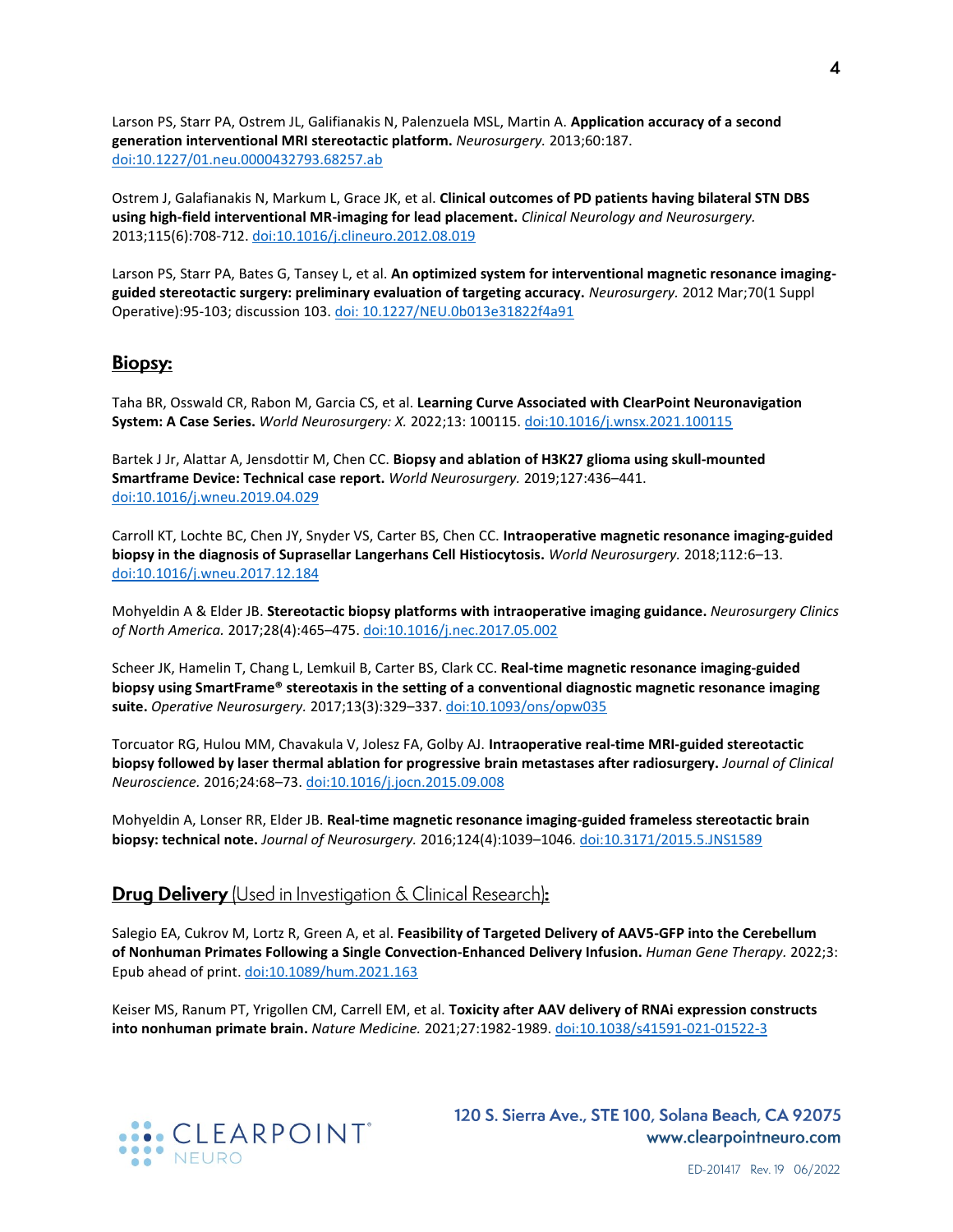Pearson TS, Gupta N, Sebastian WS, Imamura-Ching J, et al. **Gene therapy for aromatic L-amino acid decarboxylase deficiency by MR-guided direct delivery of AAV2-AADC to midbrain dopaminergic neurons.**  *Nature Communications.* 2021;12, 4251. [doi:10.1038/s41467-021-24524-8](https://www.nature.com/articles/s41467-021-24524-8)

Rossmeisl JH, Herpai D, Quigley M, Cecere TE, et al. **Phase I trial of convection-enhanced delivery of IL13RA2 and EPHA2 receptor targeted cytotoxins in dogs with spontaneous intracranial gliomas.** *Neuro-Oncology.* 2021;23(3):422-434. [doi:10.1093/neuonc/noaa196](https://academic.oup.com/neuro-oncology/article/23/3/422/5894210)

Bander ED, Ramos AD, Wembacher-Schroder E, Ivasyk I, et al. **Repeat convection-enhanced delivery for diffuse intrinsic pontine glioma.** *Journal of Neurosurgery.* 2020;26(6):661-667[. doi:10.3171/2020.6.PEDS20280](https://thejns.org/pediatrics/view/journals/j-neurosurg-pediatr/26/6/article-p661.xml)

Buttery PC, Barker RA. **Gene and cell-based therapies for Parkinson's disease: Where are we?** *Neurotherapeutics.* 2020;17:1539-1562. [doi:10.1007/s13311-020-00940-4](https://link.springer.com/article/10.1007/s13311-020-00940-4)

Taghian T, Horn E, Shazeeb MS, Bierfeldt LJ, et al. **Volume and infusion rate dynamics of intraparenchymal central nervous system infusion in a large animal model.** *Human Gene Therapy.* 2020;31(11-12):617-625. [doi:10.1089/hum.2019.288](https://www.liebertpub.com/doi/10.1089/hum.2019.288)

Nutt JG, Curtze C, Hiller A, Anderson S, et al. **Aromatic L-Amino acid decarboxylase gene therapy enhances levodopa response in Parkinson's disease.** *Movement Disorders.* 2020;35(5):851-858. [doi:10.1002/mds.27993](https://movementdisorders.onlinelibrary.wiley.com/doi/abs/10.1002/mds.27993)

Richardson MR, Bankiewicz KS, Chadwick CW, Van Laar AD, et al. **Data-driven evolution of neurosurgical gene therapy delivery in Parkinson's disease.** *Journal of Neurology, Neurosurgery, & Psychiatry.* 2020. [doi:10.1136/jnnp-2020-322904](https://jnnp.bmj.com/content/early/2020/08/20/jnnp-2020-322904)

Souweidane MM, Tosi U. **Convection enhanced delivery for diffuse intrinsic pontine glioma: Review of a single institution experience.** *Pharmaceutics.* 2020;12(660)[. doi:10.3390/pharmaceutics12070660](https://www.mdpi.com/1999-4923/12/7/660)

Chadwick CW, Bankiewicz KS, Van Laar AD, Richardson MR, et al. **Magnetic resonance imaging–guided phase 1 trial of putaminal AADC gene therapy for Parkinson's disease.** *Annals of Neurology.* 2019;85:704–714. [doi:10.1002/ana.25450](https://onlinelibrary.wiley.com/doi/abs/10.1002/ana.25450)

Salegio EA, Campagna MV, Allen PC, Stockinger DE, Song Y, Hwa GC. **Targeted delivery and tolerability of MRIguided CED infusion into the cerebellum of nonhuman primates.** *Human Gene Therapy Methods.* 2018;29(4). [doi:10.1089/hgtb.2018.049](https://www.liebertpub.com/doi/abs/10.1089/hgtb.2018.049?journalCode=hgtb)

Talbott JF, Cooke DL, Mabray MC, Larson PS, et al. **Accuracy of image-guided percutaneous injection into a phantom spinal cord utilizing flat panel detector CT with MR fusion and integrated navigational software.** *Journal of NeuroInterventional Surgery.* 2018;10(12). [doi:10.1136/neurintsurg-2018-013878](https://jnis.bmj.com/content/10/12/e37)

Jahangiri A, Chin AT, Flanigan PM, Chen R, Bankiewicz KS, Aghi MK. **Convection-enhanced delivery in glioblastoma: a review of preclinical and clinical studies.** *Journal of Neurosurgery.* 2017;126(1):191–200. [doi:10.3171/2016.1.JNS151591](https://thejns.org/view/journals/j-neurosurg/126/1/article-p191.xml)

Vasconcellos E, Wembacher-Schroder E, Thomson R, Rube M, Souweidane M. **A flexible step design infusion catheter for prolonged drug delivery into the brain stem of children.** *Neuro-Oncology.* 2016;18(3):iii128. [doi:10.1093/neuonc/now078.08](https://academic.oup.com/neuro-oncology/article/18/suppl_3/iii128/2469535)

Han SJ, Bankiewicz K, Butowski NA, Larson PS, Aghi MK. **Interventional MRI-guided catheter placement and real time drug delivery to the central nervous system.** *Expert Review of Neurotherapeutics.* 2016;16(6):635–639. [doi:10.1080/14737175.2016.1175939](https://www.tandfonline.com/doi/full/10.1080/14737175.2016.1175939)